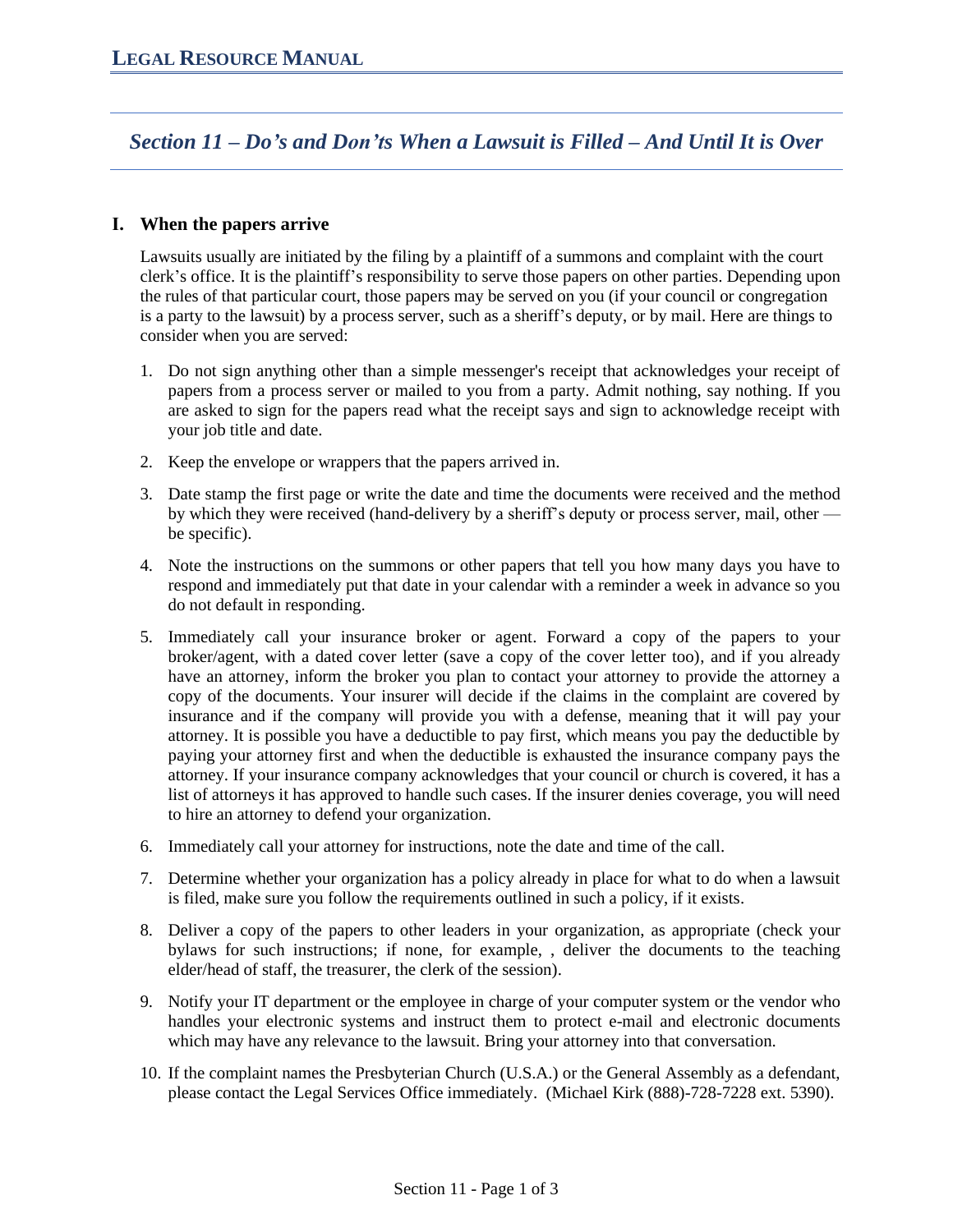## **II. The Next Steps . . .**

- 1. Sit down immediately with your attorney and a small group of leaders (the group will vary depending on the nature of the lawsuit) and decide key strategy issues. Let your attorney be your guide on these issues:
	- a. Prepare for possible media interest and press statements, if necessary. Your attorney may want to be the point of contact.
	- b. Decide who is going to be the up-front person on the lawsuit to handle inquiries, to assist counsel, to follow what's happening, and so on. (Note: This person should be someone who has excellent follow-through skills, knows how to keep information in strict confidence, and who consistently uses good judgment about delicate matters.). Ensure that this person gets the training that they need on what is appropriate to say, when and to whom.
	- c. Discuss contacting all employees and members who might have documents and records relevant to the litigation and ask them to deliver their documents to the employee who is the principal contact with your attorney.
	- d. Ensure that a file of all documents (hard copy and electronic) is maintained. Decide who is going to maintain that file and be responsible for it.
	- e. Decide whether the congregation needs to be informed of the lawsuit, as applicable (again, be careful — seek legal advice).
	- f. Decide whether any local church pastoral care will be needed and develop a plan to address these needs.
	- g. Decide whether pastoral care will be important for anyone else including yourself!
	- h. If the lawsuit is based on some type of misconduct of a teaching elder, determine whether there has been an internal disciplinary action filed and, if so, what is its status. If no action has been filed, decide whether it would be appropriate to pursue such an action at this time (again, be careful — seek legal advice). Consult with the pastor's presbytery of membership.
	- i. If you are a teaching elder, ruling elder, deacon or Certified Christian Education and the allegations involve sexual abuse of a minor or an adult who lacks capacity to consent, review the mandatory reporting requirements in the *Book of Order* (G-4.0302), and determine you mandatory reporting duties.
- 2. Preserve notes, correspondence, and files that relate to the matter.
- 3. Do not talk with anyone about the lawsuit, except your attorney and the small group of leaders who work together to develop a strategy for what to do next. Determine if the Session as a whole should be informed as the lawsuit progresses.
- 4. Do not call the plaintiff, his or her attorney, or anyone else who might be on the other side in this matter **and do not accept calls from them**. If they call refer them to your attorney. Once you have an attorney, the attorneys should contact each other, not the parties.
- 5. Do not call, write, or visit with the judge, at any time, for any reason.
- 6. Ask your attorney before you act.